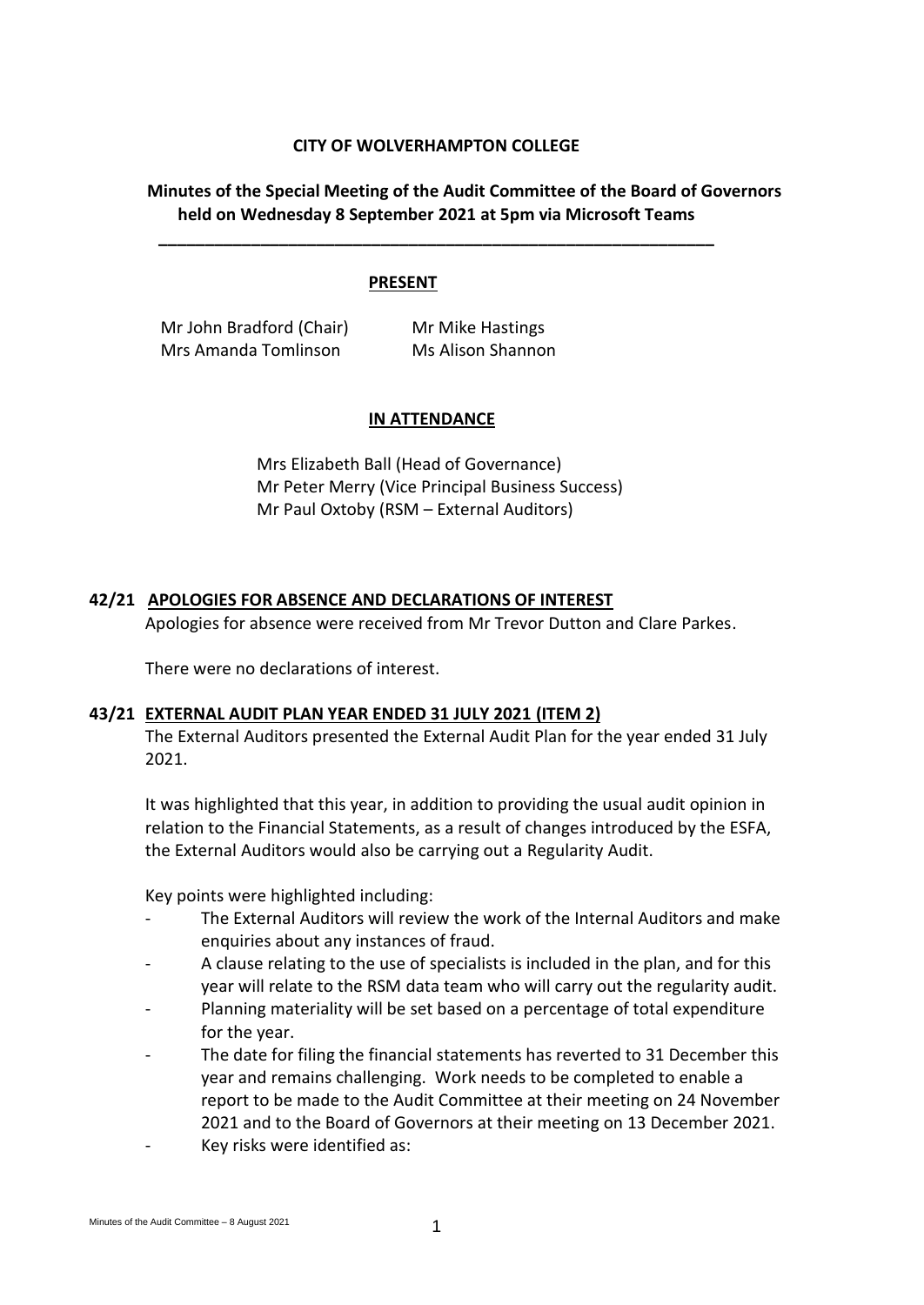Revenue recognition – ensuring income is matched to the correct period. This year the ESFA is not giving assurances in relation to 16-19 and apprenticeship funding, resulting in the need for the regularity work.

- Pension Scheme Liabilities although based on information provided by the pension provider, the External Auditors will test the assumptions.
- Going concern  $-$  A review of the position as at July 2021 will take place together with a review of the inclusion of the matter of concern.
- Management Override in essence this relates to the risk of fraud and it was noted that several tests would be carried out.

The Committee requested assurance that the External Auditors would be able to report to the next meeting of the Audit Committee on 24 November.

The Vice Principal Business Success confirmed that this meeting was taking place at the usual time of the year and as the Board meeting is taking place on 13 December 2021 it could not take place much later.

The External Auditor confirmed that most Colleges have meetings in November and December to approved the financial statements and as a result, the External Auditors must work to that deadline.

It was reported that testing for the Regularity Audit was being carried out in September and that it is hoped that the main regularity work can be completed by the end of September.

In relation to the Pension Scheme Liabilities, it was noted that the College had already received the valuation which identified an overall reduction, but that this represented a significant charge to staffing costs.

The External Auditor confirmed that whilst the College's position had improved since July 2020, there will be a need to look at 'Going Concern' as at July 2021 and whether the matter of concern will need to remain.

The Vice Principal Business Success reported that his expectation was that this would remain as whilst the College had generated additional cash at 31 July 2021 it was not sufficient to meet the Bank covenants that were in place on that date.

The External Auditor referred members of the Committee to the statement of fees which were detailed in the External Audit Plan.

He advised that for this year, in view of the approach being taken by the ESFA in not providing assurances in relation to income recognition, consideration is still being given to the level of work that will be required. As a result, the statement of fees did not include an estimate of an additional £5k - £10k to carry out the regularity work.